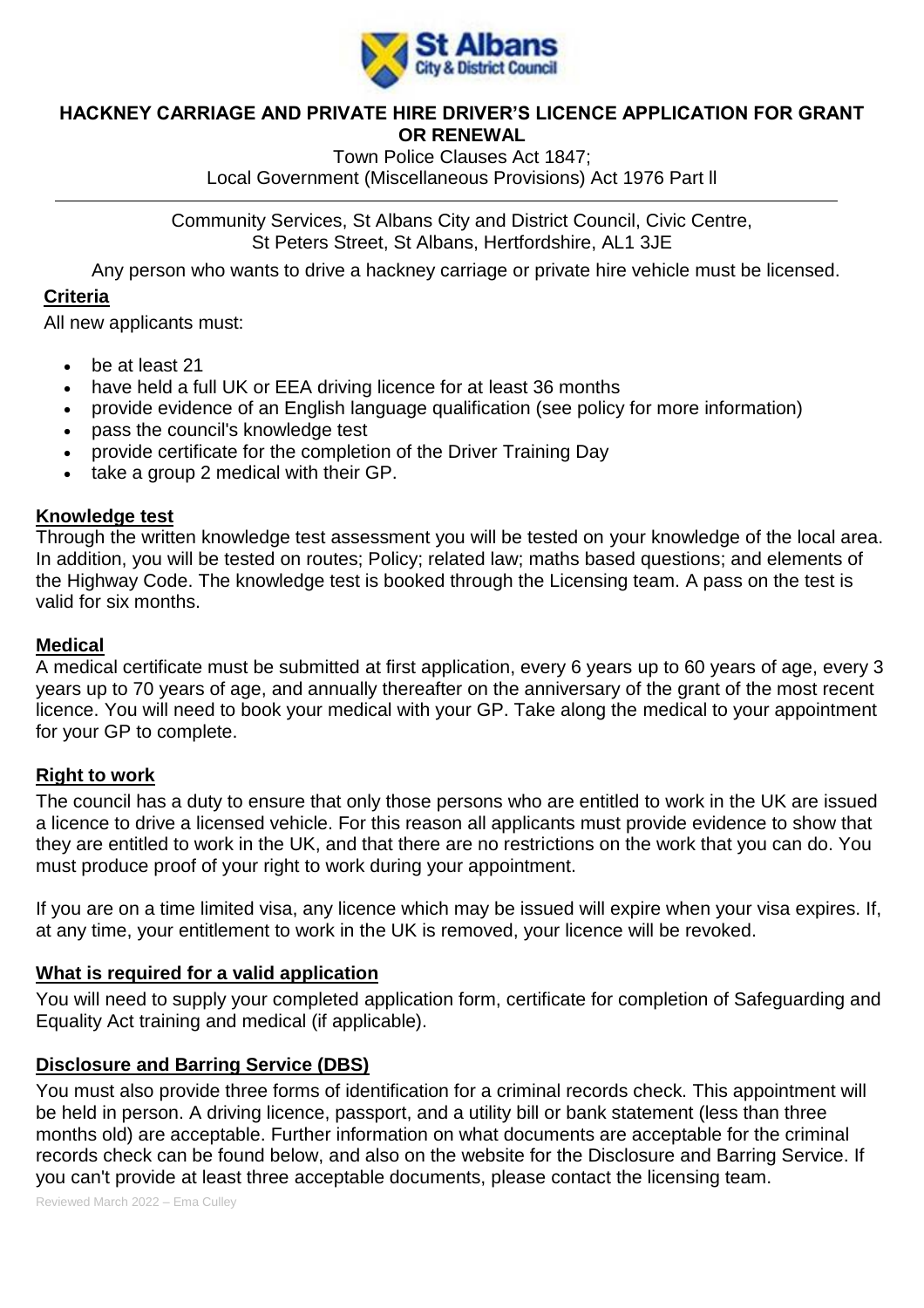# **DBS Update Service**

Once you have received your certificate you are required to sign up to the DBS update service.

# **Documents accept for a DBS check**

In order to complete a DBS check you will be required to provide your Passport, Driving licence and Proof of National Insurance Number .One other form of identification which must state your full name and address, and must have been sent to you through the post. We cannot accept printed online statements or bills, or statements printed within bank or building society branches (see below):

- Mortgage statement (no more than 12 months old)
- Bank/building society statement (no more than 3 months old)
- Credit card statement (no more than 3 months old)
- P45 or P60 statement (no more than 12 months old)
- Utility bill, but not a mobile phone bill (no more than 3 months old)
- Financial statement e.g. pension, ISA etc (no more than 12 months old)
- Council tax statement (no more than 12 months old)
- Benefits statement e.g. tax credits, pension etc (no more than 3 months old)

## **Renewing your licence**

If you are applying to renew your licence please do so as least eight weeks before it expires. You cannot continue to drive if your licence has expired. We are not responsible for delays due to the actions of external bodies such as the Disclosure and Barring Service (DBS). The criminal records check can take up to eight weeks. You can only start working once we have granted you a licence.

### **Licensee's responsibilities**

Drivers are required to comply with the conditions of their licences. Hackney carriage drivers also need to comply with our hackney carriage byelaws. All licence drivers must comply with the Code of Conduct. The conditions, bylaws and Code of Conduct can all be found within in the Hackney Carriage and Private Hire Licensing Policy : https://www.stalbans.gov.uk/taxi-licensing

# **Hackney Carriage and Private Hire Licensing Fees**

| <b>Total fees</b>                                                          | <b>Resident</b> | Non-resident |
|----------------------------------------------------------------------------|-----------------|--------------|
| Renewing driver licence (Total)                                            | £245.50         | £295.50      |
| Grant of Driver Licence (Total)                                            | £405.50         | £455.50      |
| 3 Year Driver Licence                                                      | £200            | £250         |
| 1 Year Driver Licence for applicants over<br>70(costs pro rata from 67-70) | £32             | £37          |
| Badge                                                                      | £10             |              |
| Duplicate paper licence                                                    | £10.50          |              |
| Replacement clip for badge                                                 | £0.50           |              |
| DVLA check                                                                 | £5.50           |              |
| DBS check                                                                  | £30.00          |              |
| Knowledge test                                                             | £95             |              |
| Knowledge test re-take                                                     | £64             |              |
| Driver Training Day (New Drivers)                                          | £65             |              |
| Driver Training (For Renewal Applications)                                 | £40             |              |
| <b>Versant Test</b>                                                        | £34.78          |              |

Please note that we can only accept payment by cheque, credit card or debit card. You can make payment online:<https://www.stalbans.gov.uk/pay-online-taxi-licensing>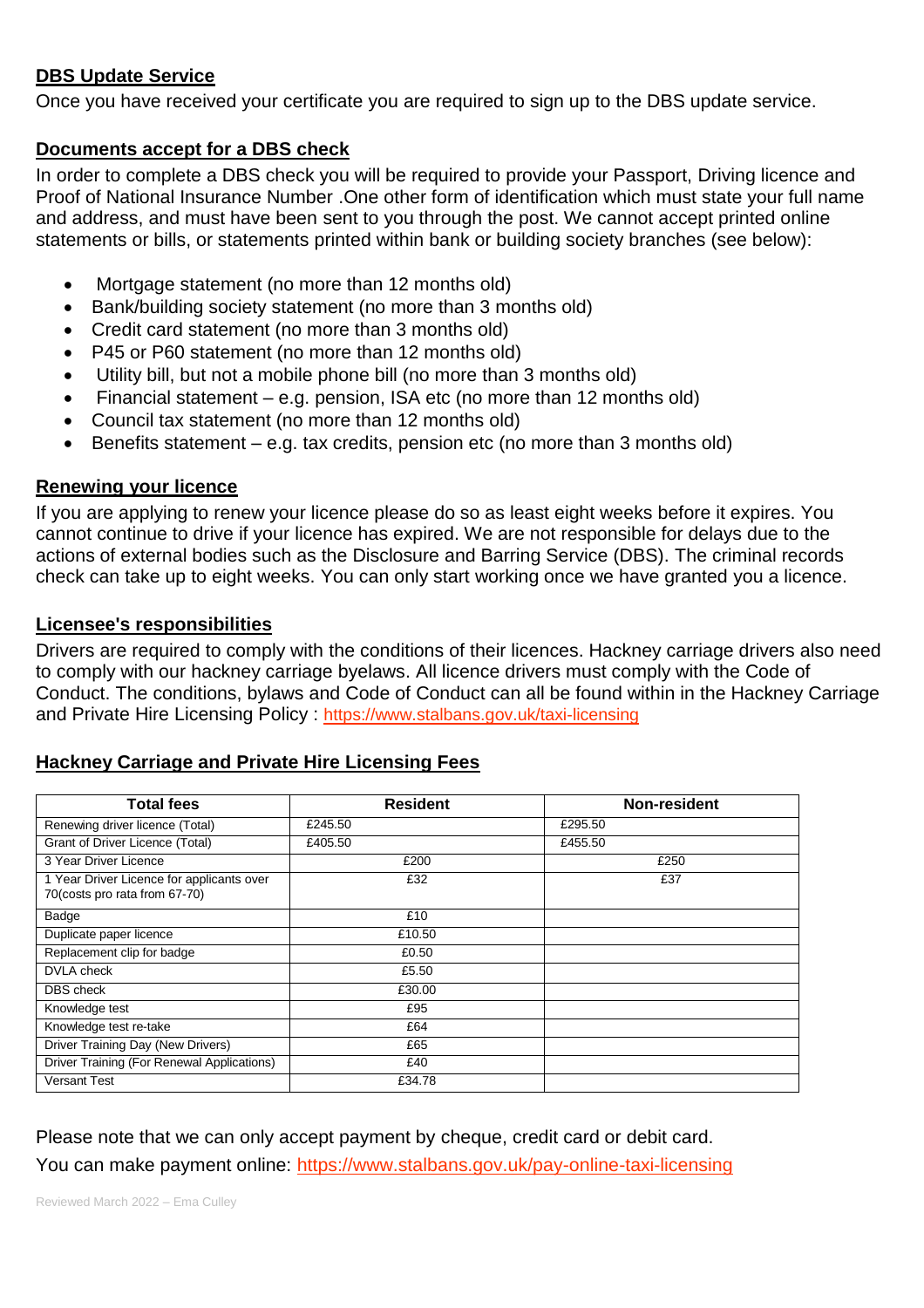# **Hackney Carriage and Private Hire Licensing Policy**

The Department for Transport issued "Statutory Taxi and Private Hire Vehicle Standards" on 21 July 2020. As an authority that issues both hackney carriage and private hire licences St Albans Council "must have regard" to the document when exercising our functions and formulating policy.

Our Hackney Carriage and Private Hire Licensing Policy brings all our existing guidelines, standards, licensee requirements and information together in one place, as well as updating our approach as a result of changes to national guidance; the DFT Statutory Taxi & Private Hire Vehicle Standards.

At the Licensing & Regulatory Committee, it was agreed that the policy would be adopted. This came into effect the day after, on 26th January 2021. You can view the adopted at the link below;

<https://www.stalbans.gov.uk/taxi-licensing>

If you require a paper copy please email [licensing@stalbans.gov.uk.](mailto:licensing@stalbans.gov.uk)

# **Conviction Policy for Hackney Carriage and Private Hire Trade**

How we treat convictions and cautions when we consider granting, renewing, suspending or revoking a hackney carriage licence or private hire licence, or a vehicle operator or proprietor.

Convictions will not necessarily stop you getting or keeping a hackney carriage or private hire licence. If a conviction means you have to wait for a while before we will accept your licence application, we believe you are more likely to value your licence and act accordingly. However, we regard some offences as so serious they will usually prevent you getting or keeping a licence for ever.

Our policy is to consider the safety, protection and well-being of the public by ensuring all licensed drivers are safe, competent drivers who maintain their vehicles to an acceptable standard. Our main aim is to ensure public safety, not punish applicants or licence holders.

We want to keep up the high standard of hackney carriage and private hire drivers, operators and proprietors in St Albans. This will maintain the taxi industry's good reputation, as well as giving the public a high quality of service.

# **Policy on the Relevance of Convictions and Cautions**

At the Licensing & Regulatory Committee on 29<sup>th</sup> January 2019, it was agreed that the revised policy would be adopted. This came into effect the day after, on 30th January 2019. You can view the adopted policy within the Hackney Carriage and Private Hire Licensing Policy document at the link below;

### <https://www.stalbans.gov.uk/taxi-licensing>

If you require a paper copy please email [licensing@stalbans.gov.uk.](mailto:licensing@stalbans.gov.uk)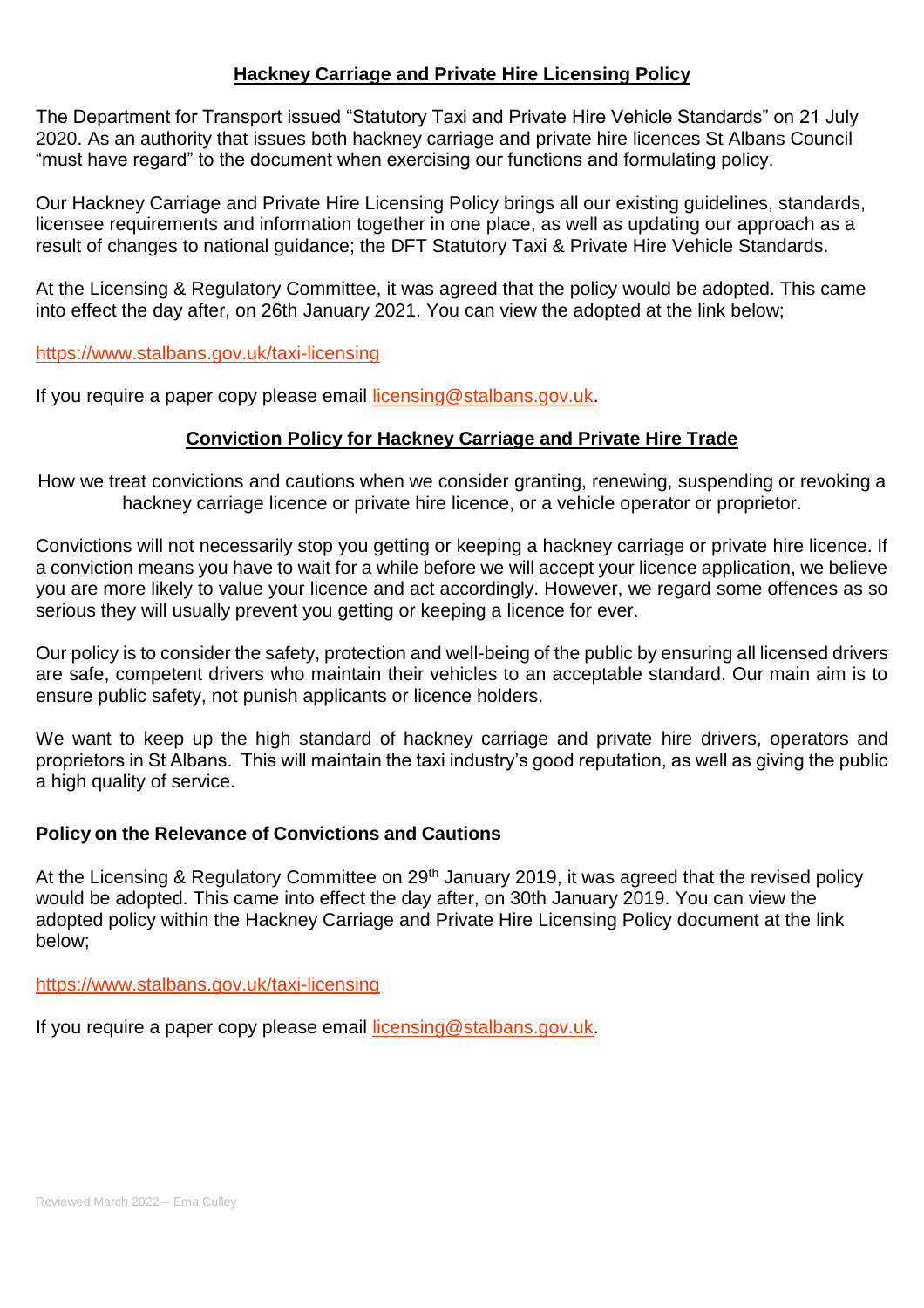# **HMRC: Mandatory Tax checks at renewal**

From 4<sup>th</sup> April 2022 licensing authorities will have to carry out checks on applications from individuals, companies and any type of partnership to make sure they have completed a tax check.

The rules will apply to renewal applications for:

- hackney carriage driver licences
- private hire driver licences
- private hire vehicle operator licences
- scrap metal site licences
- scrap metal collector licences

From the above date we will not be able to accept renewal applications unless we are provided with a valid **Tax check code**. You will be able to complete this tax check on **GOV.UK**, using your **Government Gateway account**.

If you don't have a Government Gateway account then you are advised to create one now in preparation for your next renewal. This can be done by registering for HMRC Online Services: <https://www.gov.uk/log-in-register-hmrc-online-services>

For those without access to the online system HMRC will be providing a telephone support via 0300 200 3310.

## **The Tax Check system is now live and can be accessed here:**

https://www.gov.uk/guidance/complete-a-tax-check-for-a-taxi-private-hire-or-scrap-metal-licence

The Tax Check code will be valid for 120 days so you are advised to obtain it in plenty of time for use at renewal. By way of an example if you will be renewing your licence prior to 14<sup>th</sup> July 2022 you could apply for your tax check code now and it would still be valid when you renew.

The process of completing a check will be simple and should only take minutes and please rest assured that we, as the Licensing Authority, will not have access to any of your tax information.

Below are links to the current HMRC information which explains what you need to do and what is required of us as the licensing authority:

[https://www.gov.uk/government/publications/licence-application-tax-check-communications](https://www.gov.uk/government/publications/licence-application-tax-check-communications-resources/tax-check-factsheet)[resources/tax-check-factsheet](https://www.gov.uk/government/publications/licence-application-tax-check-communications-resources/tax-check-factsheet)

https://www.gov.uk/guidance/changes-when-dealing-with-taxi-private-hire-or-scrap-metal-licenceapplications-from-april-2022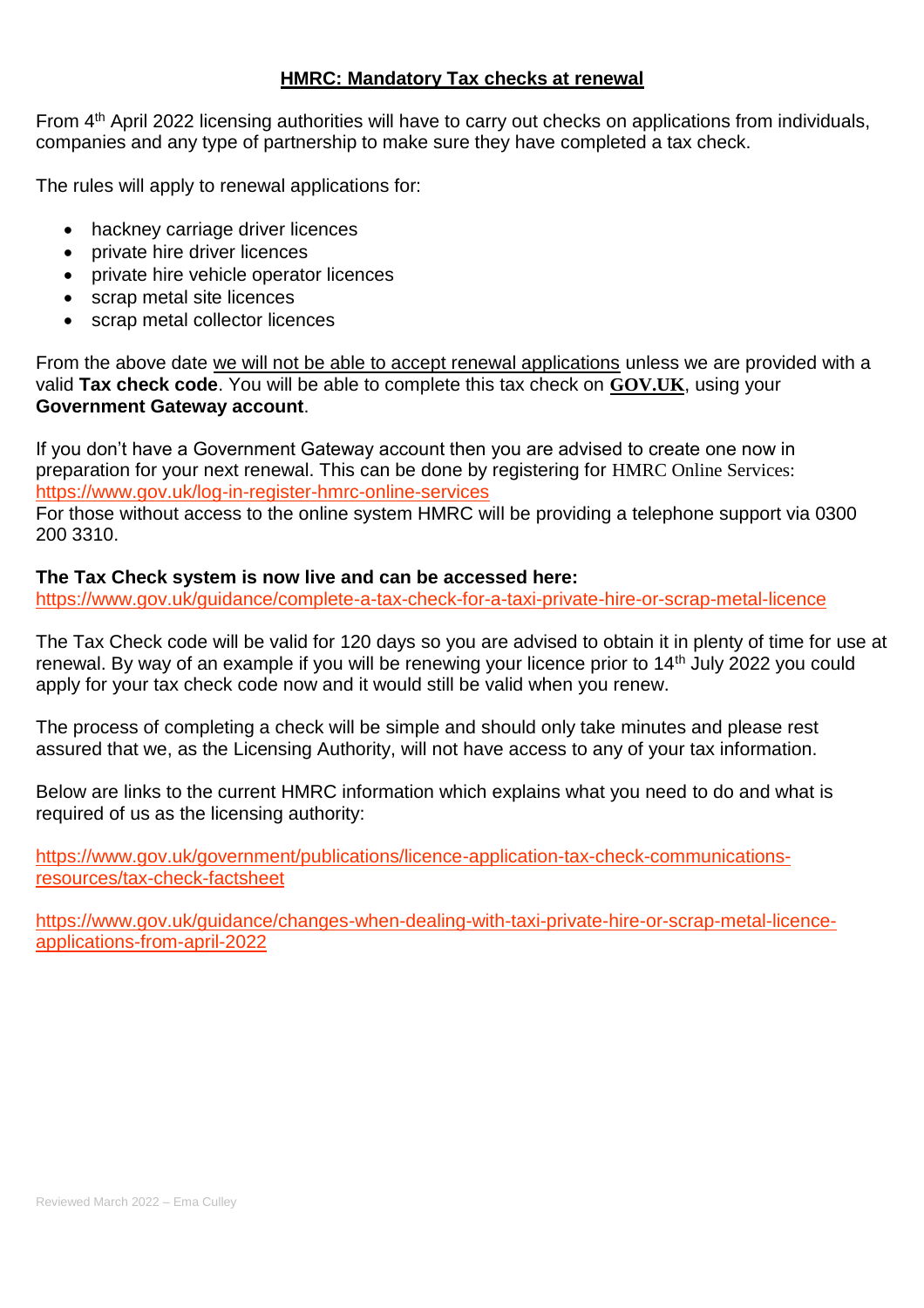

## **HACKNEY CARRIAGE AND PRIVATE HIRE VEHICLE DRIVER'S LICENCE APPLICATION FOR GRANT OR RENEWAL**

Town Police Clauses Act 1847; Local Government (Miscellaneous Provisions) Act 1976 Part ll

Community Services, St Albans City and District Council, Civic Centre, St Peters Street, St Albans, Hertfordshire, AL1 3JE

| <b>APPLICATION TYPE</b> (please tick the relevant box)  |  |
|---------------------------------------------------------|--|
| Grant of a three year Hackney Carriage driver's licence |  |
| Grant of a three year Private Hire driver's licence     |  |
| Licence renewal of Hackney Carriage driver's licence    |  |
| Badge number:                                           |  |
| Licence renewal of Private Hire driver's licence        |  |
| Badge number:                                           |  |

*Please tick the appropriate box above* 

**If you are applying to renew your licence please do so as least eight weeks before it expires. You cannot continue to drive if your licence has expired.**

**Answer all the questions in ink using CAPITAL letters, either ticking √, or writing "None" where appropriate. Please answer all questions below, failure to do so will invalidate your application.**

|                  | <b>PLEASE COMPLETE IN BLOCK CAPITALS</b>                                                                                                                                               |           |                                  |  |
|------------------|----------------------------------------------------------------------------------------------------------------------------------------------------------------------------------------|-----------|----------------------------------|--|
| $\mathbf 1$ .    | <b>Surname: </b>                                                                                                                                                                       | (in full) |                                  |  |
|                  | <b>Any Previous Surname(s):</b>                                                                                                                                                        |           |                                  |  |
| 2.               |                                                                                                                                                                                        |           |                                  |  |
| 3.               | Please provide your National Insurance number:                                                                                                                                         |           |                                  |  |
| $\overline{4}$ . | Please provide your Tax Check Code:<br>You can obtain your Tax Check Code from:<br>https://www.gov.uk/guidance/complete-a-tax-check-<br>for-a-taxi-private-hire-or-scrap-metal-licence |           | .<br>(renewal applications only) |  |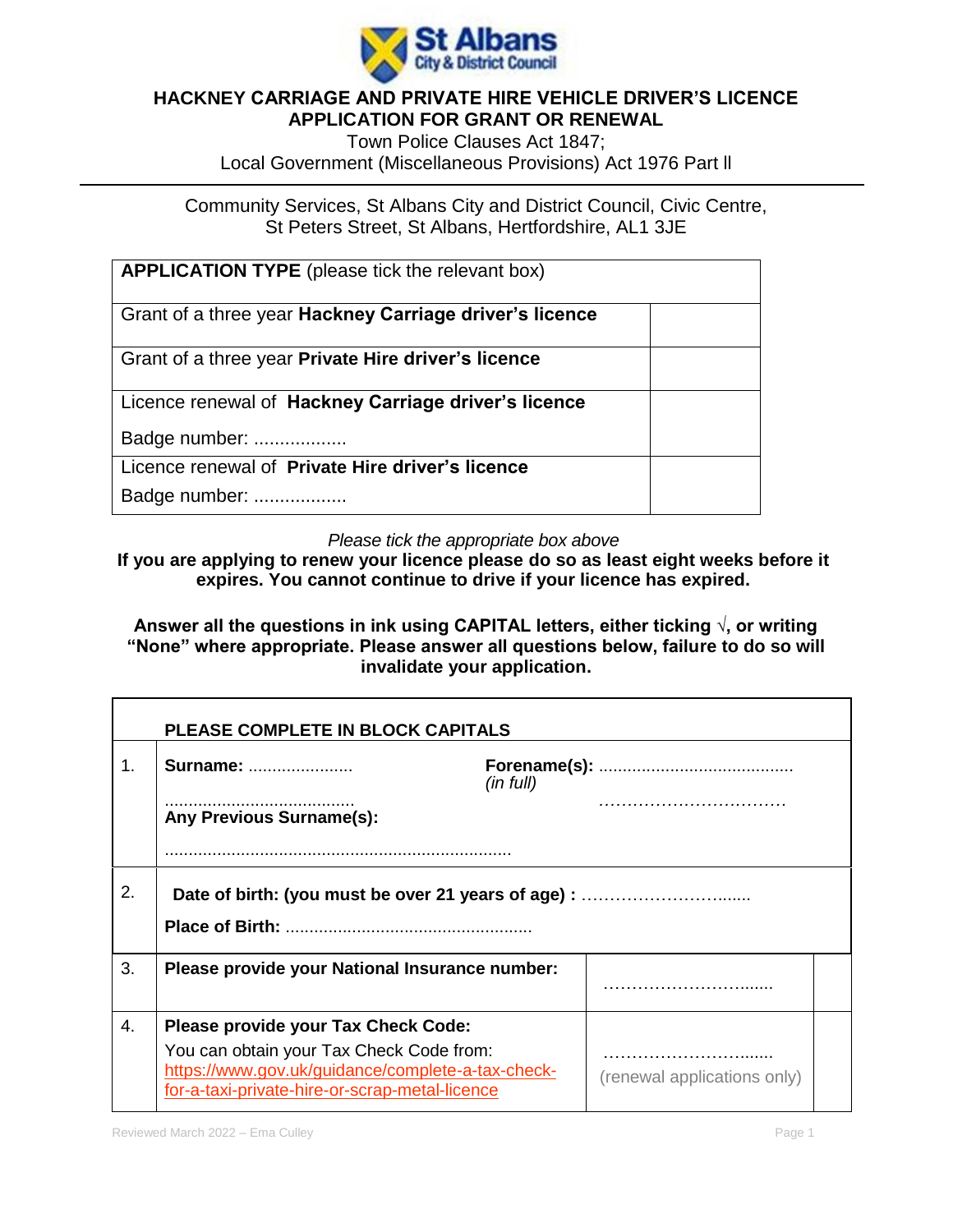| 5.                | Do you have the right to work in the UK?                                                                                                                                                                                                                                                                                                                        | <b>Yes</b> | <b>No</b> |  |
|-------------------|-----------------------------------------------------------------------------------------------------------------------------------------------------------------------------------------------------------------------------------------------------------------------------------------------------------------------------------------------------------------|------------|-----------|--|
|                   | You will need to provide evidence of your entitlement to work in the United<br>Kingdom, this can be provided by either: (1) producing your UK or EU passport, or<br>(2) by providing your passport from another country or Biometric Residence<br>Permit containing an endorsement detailing that you are entitled to remain and<br>work in the United Kingdom. |            |           |  |
| 6.                | What evidence are you providing to show that you have full (unrestricted)<br>entitlement to work in the UK?                                                                                                                                                                                                                                                     |            |           |  |
|                   |                                                                                                                                                                                                                                                                                                                                                                 |            |           |  |
| 7 <sub>1</sub>    | Are there any restrictions on you working in this                                                                                                                                                                                                                                                                                                               | <b>Yes</b> | <b>No</b> |  |
|                   | country or by immigration?                                                                                                                                                                                                                                                                                                                                      |            |           |  |
|                   | Please detail these restrictions if you have ticked YES                                                                                                                                                                                                                                                                                                         |            |           |  |
| 8.                | If you are not a British Citizen, and are working in<br>the UK on a visa, do you have recourse to public<br>funds? (i.e. eligibility to claim benefits etc)                                                                                                                                                                                                     | <b>Yes</b> | <b>No</b> |  |
| 9.                |                                                                                                                                                                                                                                                                                                                                                                 |            |           |  |
|                   |                                                                                                                                                                                                                                                                                                                                                                 |            |           |  |
| 10.               | At this address since (Date/Month/Year)                                                                                                                                                                                                                                                                                                                         |            |           |  |
| $\overline{11}$ . | Are you registered on the electoral role/voters<br>register at this address?                                                                                                                                                                                                                                                                                    | <b>Yes</b> | <b>No</b> |  |
| 12.               | Have you lived in the United Kingdom for the last<br>five consecutive years?                                                                                                                                                                                                                                                                                    | <b>Yes</b> | <b>No</b> |  |
|                   | If you have not lived in the United Kingdom continually for the last 5 years you<br>must submit a Certificate of Good Conduct from the appropriate Embassy or High<br>Commission of the Country where you have lived. The certificate must be written<br>in English and should be submitted with your application.                                              |            |           |  |
| 13.               | Previous Addresses in the Last 5 years:<br>(Please continue on a separate sheet if necessary)                                                                                                                                                                                                                                                                   |            |           |  |
|                   | 1. Dates From and To:<br><b>Address:</b>                                                                                                                                                                                                                                                                                                                        |            |           |  |
|                   |                                                                                                                                                                                                                                                                                                                                                                 |            |           |  |
|                   |                                                                                                                                                                                                                                                                                                                                                                 |            |           |  |
|                   | 2. Dates From and To:<br><b>Address:</b>                                                                                                                                                                                                                                                                                                                        |            |           |  |
|                   |                                                                                                                                                                                                                                                                                                                                                                 |            |           |  |
|                   |                                                                                                                                                                                                                                                                                                                                                                 |            |           |  |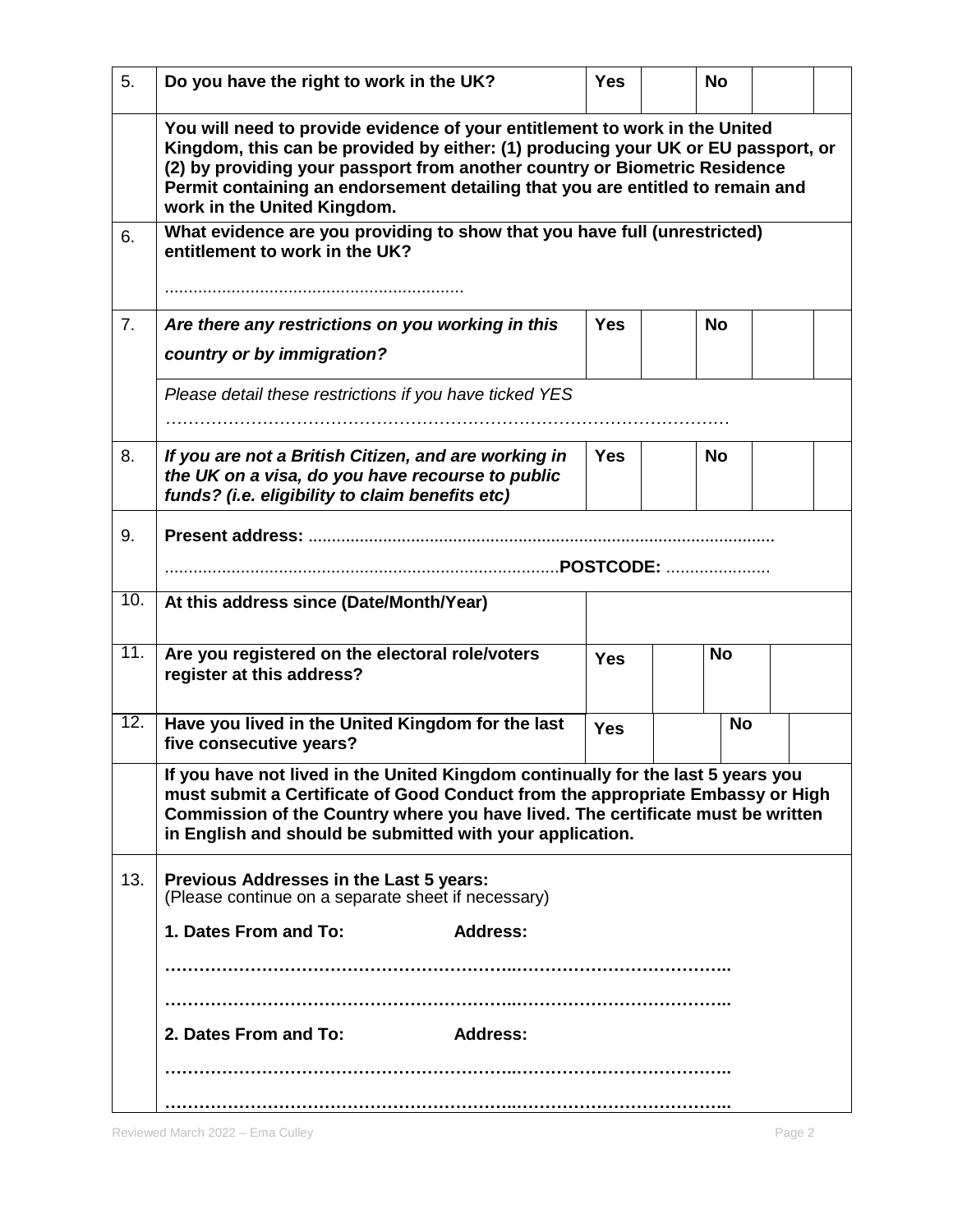| 14. | <b>Home Tel No:</b>                                                                                                                                                                                                   | <b>Mobile No:</b>                                                                             |  |  |  |
|-----|-----------------------------------------------------------------------------------------------------------------------------------------------------------------------------------------------------------------------|-----------------------------------------------------------------------------------------------|--|--|--|
| 15. | <b>Email:</b> By providing an email address, you agree to us communicating with you by<br>data rights see: http://www.stalbans.gov.uk/council-and-<br>democracy/departmentsPoliciesPlans/data-protection/default.aspx | email, including sending reminder letters and licences. For further details of your personal  |  |  |  |
| 16. | What evidence are you providing to show you are competent written and oral<br>comprehension of the English at a grade approximately equal to level B2 on the<br><b>CEFR scale?</b>                                    |                                                                                               |  |  |  |
|     |                                                                                                                                                                                                                       |                                                                                               |  |  |  |
| 17. | Have you ever had a Hackney                                                                                                                                                                                           | <b>Yes</b><br><b>No</b>                                                                       |  |  |  |
|     | <b>Carriage or Private Hire Drivers</b><br>licence?                                                                                                                                                                   | If YES, when and with which Authority (This<br>includes St Albans City and District Council)? |  |  |  |
|     |                                                                                                                                                                                                                       |                                                                                               |  |  |  |
| 18. | Have you ever had a Private Hire or                                                                                                                                                                                   | <b>Yes</b><br><b>No</b>                                                                       |  |  |  |
|     | <b>Hackney Carriage Driver's licence</b><br>refused, revoked or suspended by St<br>If YES please provide details and the date                                                                                         |                                                                                               |  |  |  |
|     | <b>Albans City and District Council?</b><br>and reason for suspension or revocation.                                                                                                                                  |                                                                                               |  |  |  |
|     |                                                                                                                                                                                                                       |                                                                                               |  |  |  |
| 19. | Have you ever held another Private                                                                                                                                                                                    | <b>No</b><br><b>Yes</b>                                                                       |  |  |  |
|     | <b>Hire or Hackney Carriage driver</b>                                                                                                                                                                                | If YES please provide details of issuing                                                      |  |  |  |
|     | licence in another area which has<br>been refused, suspended or revoked                                                                                                                                               | authority and the date and reason for                                                         |  |  |  |
|     | at any time.                                                                                                                                                                                                          | suspension or revocation.                                                                     |  |  |  |
|     |                                                                                                                                                                                                                       |                                                                                               |  |  |  |
| 20. | Do you hold a current DVLA driver's<br>licence?                                                                                                                                                                       | <b>Yes</b><br><b>No</b>                                                                       |  |  |  |
|     | If YES, when you were first fully licensed to<br>drive?                                                                                                                                                               |                                                                                               |  |  |  |
| 21. | Please provide your DVLA check code<br>obtained from:                                                                                                                                                                 |                                                                                               |  |  |  |
|     | https://www.gov.uk/view-driving-licence                                                                                                                                                                               | This code is case sensitive and is only<br>valid for 21 days.                                 |  |  |  |
| 22. | Do you hold a driving licence in another<br>other country?                                                                                                                                                            | <b>Yes</b><br><b>No</b>                                                                       |  |  |  |
|     | If YES, which country and when were you first<br>licensed to drive?                                                                                                                                                   |                                                                                               |  |  |  |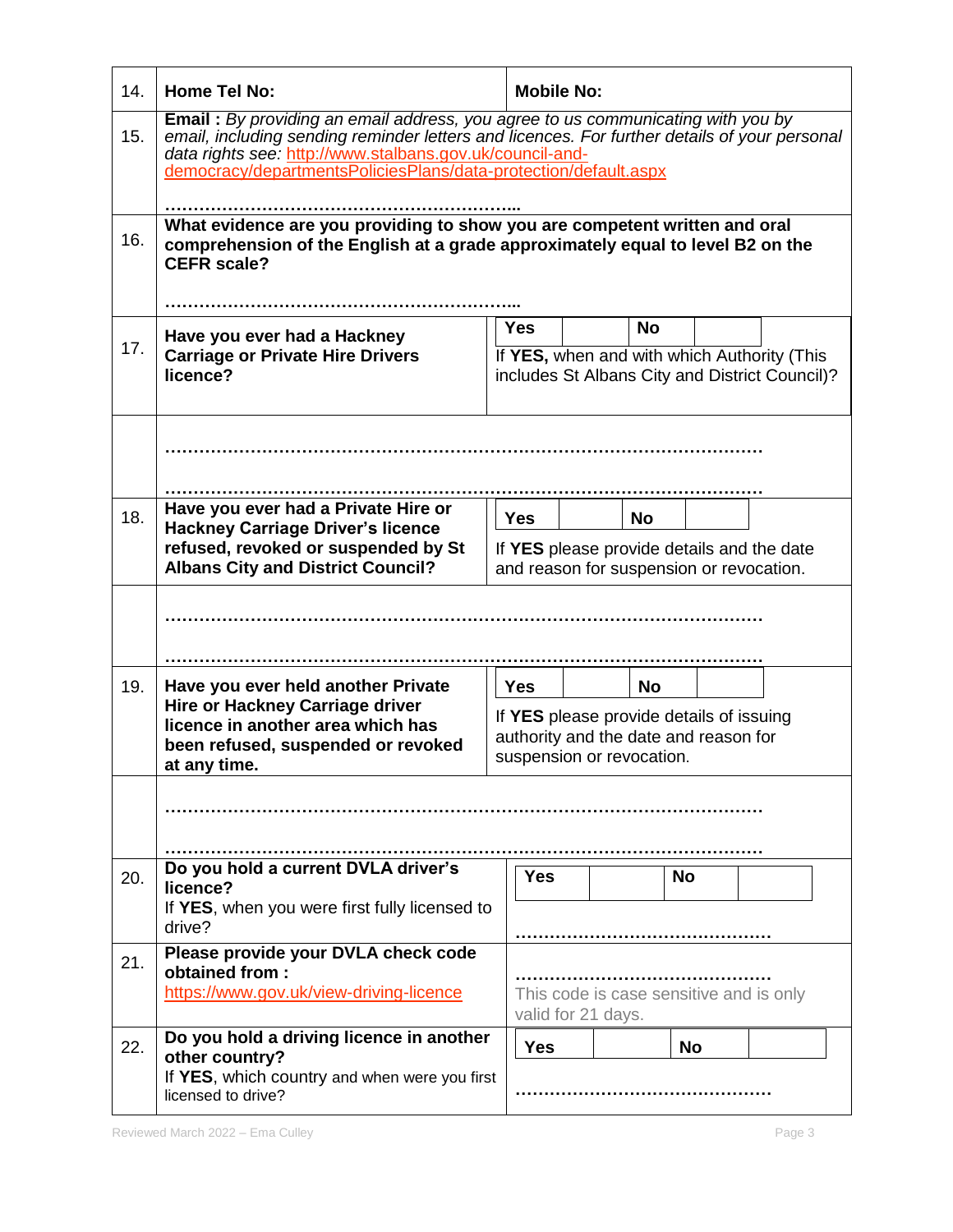| 23. |                                   | Have you ever been convicted of an<br>offence, bound over, had a conditional or<br>unconditional discharge, or charged by the<br>Police for any offence or been cautioned or<br>had a reprimand or warning issued? |                                                                                                                                                                                                                                                                                                                                                                                                                        | <b>Yes</b> | <b>No</b> |                |  |
|-----|-----------------------------------|--------------------------------------------------------------------------------------------------------------------------------------------------------------------------------------------------------------------|------------------------------------------------------------------------------------------------------------------------------------------------------------------------------------------------------------------------------------------------------------------------------------------------------------------------------------------------------------------------------------------------------------------------|------------|-----------|----------------|--|
|     |                                   |                                                                                                                                                                                                                    | You must declare, in the appropriate following sections, ALL previous convictions, bind<br>overs, conditional or unconditional discharges, arrests, police charges, cautions,<br>reprimands and warnings: criminal and non-criminal, motoring offences, fixed penalties,<br>whether spent or unspent, no matter how long ago they occurred and no matter whether<br>they have been declared on a previous application. |            |           |                |  |
| 24. |                                   | Have you ever been arrested?                                                                                                                                                                                       |                                                                                                                                                                                                                                                                                                                                                                                                                        | <b>Yes</b> | <b>No</b> |                |  |
|     |                                   | If yes please give details below (Please still give<br>details even if no further action was taken):                                                                                                               |                                                                                                                                                                                                                                                                                                                                                                                                                        |            |           |                |  |
|     |                                   |                                                                                                                                                                                                                    |                                                                                                                                                                                                                                                                                                                                                                                                                        |            |           |                |  |
|     |                                   |                                                                                                                                                                                                                    |                                                                                                                                                                                                                                                                                                                                                                                                                        |            |           |                |  |
| 25. |                                   | Have you ever had a civil injunction or Non<br>molestation order taken out against you?                                                                                                                            |                                                                                                                                                                                                                                                                                                                                                                                                                        | <b>Yes</b> | <b>No</b> |                |  |
|     | If yes please give details below: |                                                                                                                                                                                                                    |                                                                                                                                                                                                                                                                                                                                                                                                                        |            |           |                |  |
|     |                                   |                                                                                                                                                                                                                    |                                                                                                                                                                                                                                                                                                                                                                                                                        |            |           |                |  |
| 26. |                                   | Are you currently on bail for any offence?                                                                                                                                                                         |                                                                                                                                                                                                                                                                                                                                                                                                                        |            |           |                |  |
|     |                                   | If yes, what are your bail conditions:                                                                                                                                                                             |                                                                                                                                                                                                                                                                                                                                                                                                                        | <b>Yes</b> | No        |                |  |
|     |                                   |                                                                                                                                                                                                                    |                                                                                                                                                                                                                                                                                                                                                                                                                        |            |           |                |  |
| 27. |                                   |                                                                                                                                                                                                                    | Please list all DVLA driving licence endorsements or convictions including fixed<br>penalty notices whether spent or unspent. Give particulars, including name of Court,<br>date of conviction/endorsement, length of any suspension or disqualification and fine (if<br>any). If you do not recall the full details please list as much information as you can.                                                       |            |           |                |  |
|     | <b>Court</b>                      | <b>Date</b>                                                                                                                                                                                                        | <b>Offence</b>                                                                                                                                                                                                                                                                                                                                                                                                         |            |           | <b>Penalty</b> |  |
|     |                                   |                                                                                                                                                                                                                    |                                                                                                                                                                                                                                                                                                                                                                                                                        |            |           |                |  |
|     |                                   |                                                                                                                                                                                                                    |                                                                                                                                                                                                                                                                                                                                                                                                                        |            |           |                |  |
|     |                                   |                                                                                                                                                                                                                    |                                                                                                                                                                                                                                                                                                                                                                                                                        |            |           |                |  |
|     |                                   |                                                                                                                                                                                                                    |                                                                                                                                                                                                                                                                                                                                                                                                                        |            |           |                |  |
|     |                                   |                                                                                                                                                                                                                    |                                                                                                                                                                                                                                                                                                                                                                                                                        |            |           |                |  |
|     |                                   |                                                                                                                                                                                                                    | Please continue on a separate sheet if necessary.                                                                                                                                                                                                                                                                                                                                                                      |            |           |                |  |
|     |                                   |                                                                                                                                                                                                                    |                                                                                                                                                                                                                                                                                                                                                                                                                        |            |           |                |  |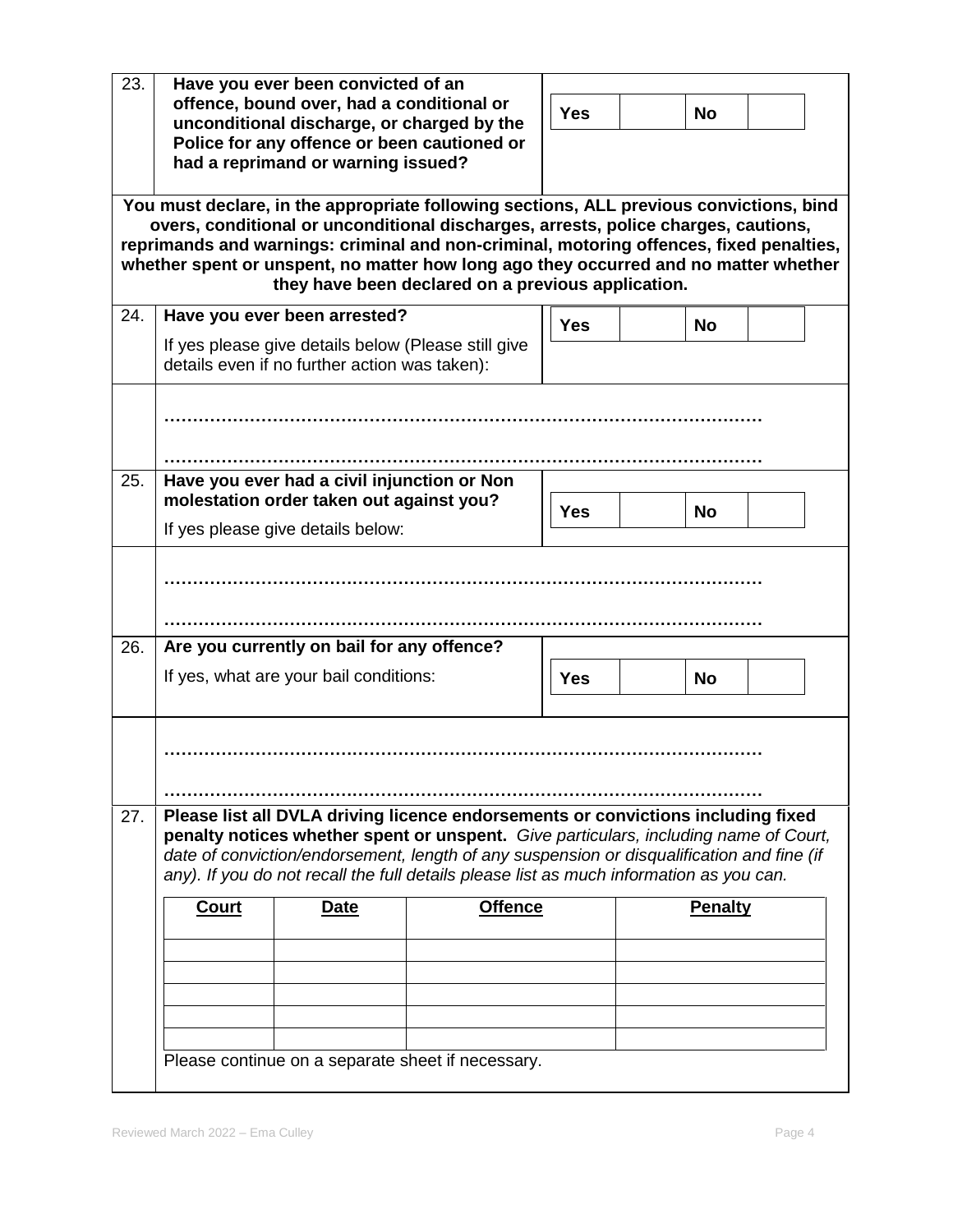|     |                                |                                              | If you do not recall the full details please list as much information as you can.                                                                                                                                                                                                                                                        |            |                        |                |  |
|-----|--------------------------------|----------------------------------------------|------------------------------------------------------------------------------------------------------------------------------------------------------------------------------------------------------------------------------------------------------------------------------------------------------------------------------------------|------------|------------------------|----------------|--|
|     | <b>Court</b>                   | <b>Date</b>                                  | <b>Offence</b>                                                                                                                                                                                                                                                                                                                           |            |                        | <b>Penalty</b> |  |
|     |                                |                                              |                                                                                                                                                                                                                                                                                                                                          |            |                        |                |  |
|     |                                |                                              |                                                                                                                                                                                                                                                                                                                                          |            |                        |                |  |
|     |                                |                                              |                                                                                                                                                                                                                                                                                                                                          |            |                        |                |  |
|     |                                |                                              |                                                                                                                                                                                                                                                                                                                                          |            |                        |                |  |
|     |                                |                                              |                                                                                                                                                                                                                                                                                                                                          |            |                        |                |  |
|     |                                |                                              | Please continue on a separate sheet if necessary.                                                                                                                                                                                                                                                                                        |            |                        |                |  |
| 29. |                                | as much information as you can.              | Please list all spent and unspent (motoring and non-motoring) convictions, bind<br>overs, conditional or unconditional discharges arrests, charges, cautions,<br>reprimands and warnings occurring outside of the United Kingdom. Please<br>continue on a separate sheet if necessary. If you do not recall the full details please list |            |                        |                |  |
|     | <b>Court</b>                   | <b>Date</b>                                  | <b>Offence</b>                                                                                                                                                                                                                                                                                                                           |            |                        | <b>Penalty</b> |  |
|     |                                |                                              |                                                                                                                                                                                                                                                                                                                                          |            |                        |                |  |
|     |                                |                                              |                                                                                                                                                                                                                                                                                                                                          |            |                        |                |  |
|     |                                |                                              |                                                                                                                                                                                                                                                                                                                                          |            |                        |                |  |
|     |                                |                                              |                                                                                                                                                                                                                                                                                                                                          |            |                        |                |  |
|     |                                |                                              |                                                                                                                                                                                                                                                                                                                                          |            |                        |                |  |
|     |                                |                                              |                                                                                                                                                                                                                                                                                                                                          |            |                        |                |  |
| 30. |                                | dependency or have any injury, Disability or | Do you suffer from epilepsy, drugs or alcohol                                                                                                                                                                                                                                                                                            | <b>Yes</b> |                        | <b>No</b>      |  |
|     | driving?                       |                                              | Deformity or condition which might affect your                                                                                                                                                                                                                                                                                           |            | If YES please specify: |                |  |
|     |                                |                                              |                                                                                                                                                                                                                                                                                                                                          |            |                        |                |  |
|     |                                |                                              |                                                                                                                                                                                                                                                                                                                                          |            |                        |                |  |
|     |                                |                                              |                                                                                                                                                                                                                                                                                                                                          |            |                        |                |  |
| 31. |                                | Have you suffered any medical condition or   |                                                                                                                                                                                                                                                                                                                                          |            |                        |                |  |
|     |                                | physical or mental impairment in the last    | THREE YEARS that could affect your ability to                                                                                                                                                                                                                                                                                            | <b>Yes</b> |                        | No             |  |
|     | medical criteria in answering) | drive? (Please consider the DVLA group two   |                                                                                                                                                                                                                                                                                                                                          |            | If YES please specify: |                |  |
|     |                                |                                              |                                                                                                                                                                                                                                                                                                                                          |            |                        |                |  |
|     |                                |                                              |                                                                                                                                                                                                                                                                                                                                          |            |                        |                |  |
|     |                                |                                              |                                                                                                                                                                                                                                                                                                                                          |            |                        |                |  |
|     |                                | <b>Name and Address of Operator:</b>         |                                                                                                                                                                                                                                                                                                                                          |            |                        |                |  |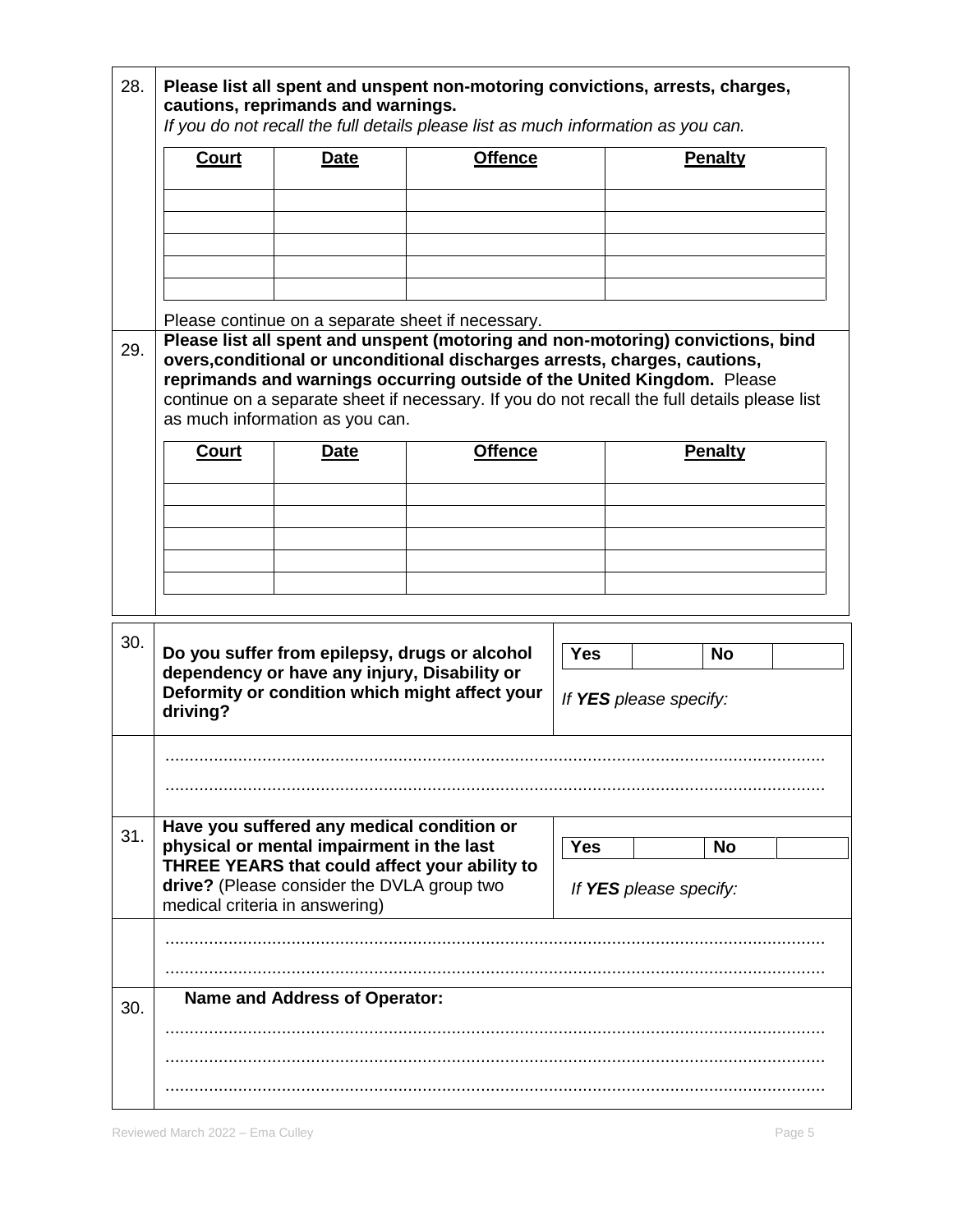#### **DECLARATION**

### **IF ANY PERSON KNOWINGLY OR RECKLESSLY MAKES A FALSE STATEMENT OR OMITS ANY MATERIAL PARTICULAR IN GIVING THIS INFORMATION UNDER THIS SECTION, THAT PERSON WILL BE GUILTY OF AN OFFENCE.**

I the undersigned, hereby apply for a licence to act as a driver of Hackney Carriage/Private Hire Vehicles in the District of St Albans and I declare that my answers and statements to the questions in this application are true, to the best of my/our knowledge and belief, and acknowledge that, if there are any omissions, false or incorrect statements of a serious nature, this may result in the application being refused without further consideration or, if a licence has been issued, it may be liable to suspension or revocation. I also confirm that I have read and understood and agree to abide by all relevent legislation, requirements, conditions/bylaws contained within the Hackney Carriage and Private Hire Licensing Policy, and the information contained in this document in regard to being a licensed driver within the St Albans District.

I understand that in making this application, I am consenting to St Albans City and District Council Licensing Authority making any enquiry as deemed appropriate in relation to my application. I therefore acknowledge and consent to St Albans making enquiries with the police and fraud team and any other agency as required in relation to any investigations, arrests, non-convictions, orders or other offences or issues relating to myself and my application in order to determine my fitness to hold a licence. I understand I will not be entitled to a refund once my application has been submitted.

### **Privacy Policy for the Disclosure & Barring Service (DBS): This tells you what the DBS will do with your data**

I have read the Standard/Enhanced Check Privacy Policy for applicants <https://www.gov.uk/government/publications/dbs-privacy-policies> and I understand how DBS will process my personal data and the options available to me for submitting an application.

### **PRIVACY NOTICE**

This privacy notice explains how St Albans City & District Council (the Data Controller) will use any personal information we collect about you when you use our services.

We will use your information for the purposes we have set out; keep it securely; destroy it when we no longer need it; tell you the rights applicable to this personal information and how to exercise them; tell you who to complain to.

All this information is set out in full on the privacy notice with this form. Please read and retain the privacy notice for more details.

#### **CONSENT**

By completing this form you are giving consent for us to process your criminal conviction information and special category information, i.e. medical information and criminal records, for the purposes outlined in the privacy notice with the form.

You have a right to withdraw your consent at any time by emailin[g licensing@stalbans.gov.uk](mailto:licensing@stalbans.gov.uk) or calling the Council on 01727 819264. If you withdraw consent we will not be able to process your application.

I agree to give consent for you to use my personal information as set out above

| Signed: |  |
|---------|--|

 $Dated$ :  $\Box$ 

PRINT NAME: *\_\_\_\_\_\_\_\_\_\_\_\_\_\_\_\_\_\_\_\_\_\_\_\_\_\_\_\_\_\_\_\_\_\_\_\_\_\_\_\_\_\_\_\_\_\_\_\_\_\_\_\_\_\_\_\_\_\_*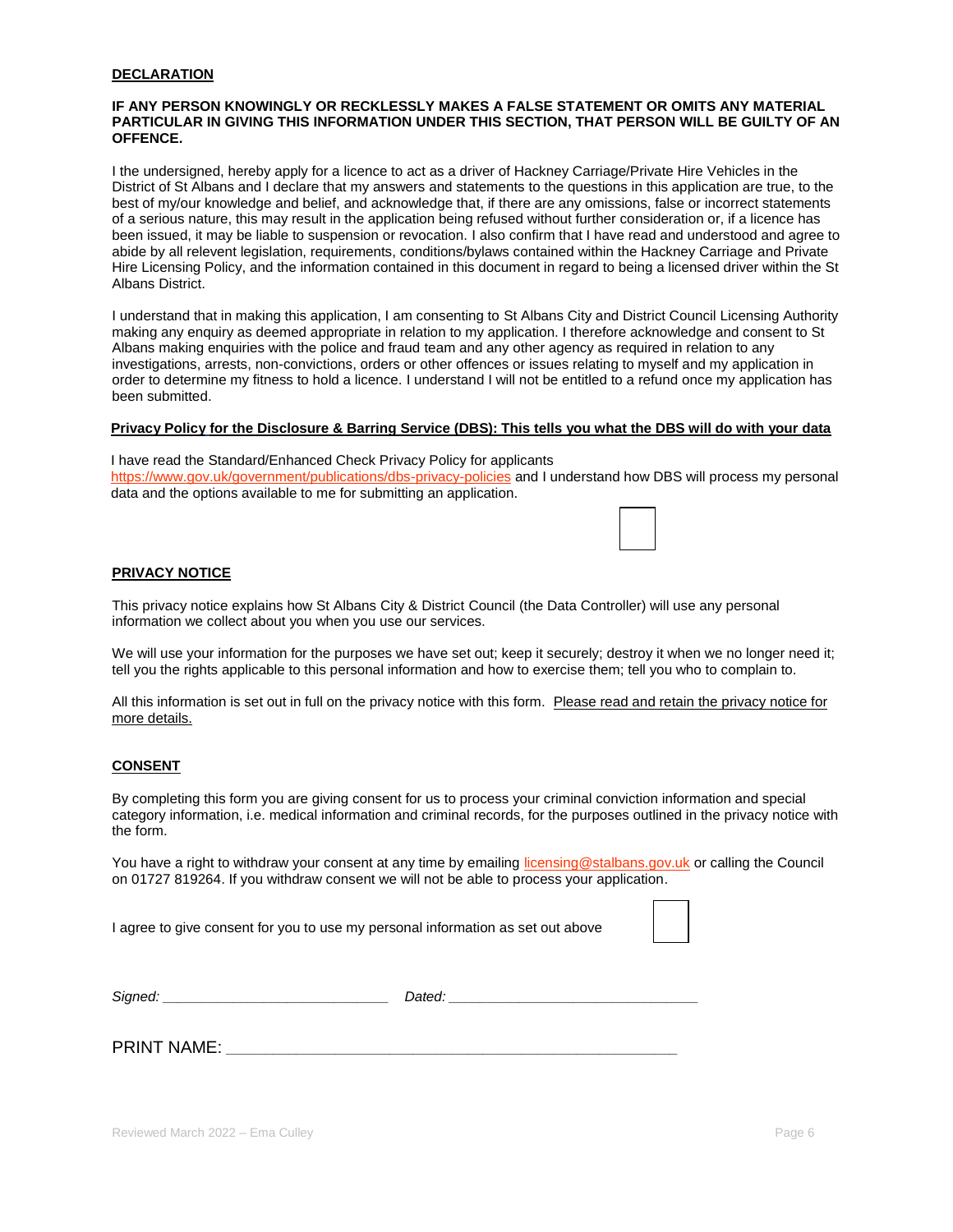| <b>For Office Use Only</b>             |            |            |      |             |
|----------------------------------------|------------|------------|------|-------------|
|                                        | HC         | PН         | Date | Receipt No. |
| £200 / £250 Licence fee receipt number | 1580803251 | 1580803253 |      |             |
| Over 70yrs: £32 / £37                  |            |            |      |             |
| (Pro-rata charge 67-70yrs)             |            |            |      |             |
| £10 Badge fee receipt number           | 1580803257 | 1580803258 |      |             |
| £5.50 DVLA check fee receipt number    | 1580803255 | 1580803255 |      |             |
| £30 DBS                                | 1580803259 | 1580803259 |      |             |

| £65 Driver Training Day            | 1580803243 | 1580803243 |  |
|------------------------------------|------------|------------|--|
| E40 Driver Training (For Renewals) | 1580803243 | 1580803243 |  |
| E34.78 Versant Test                | 1580803243 | 1580803243 |  |

| Knowledge test                   | 1580803256 | £95 |  |
|----------------------------------|------------|-----|--|
| (£95 first attempt, £64 retakes) | 1580803256 | £64 |  |

|                                             | Resident | Non-resident |
|---------------------------------------------|----------|--------------|
| Total fees for renewing driver licence      | £245.50  | £295.50      |
| Total fees for new drivers licence          | £405.50  | £455.50      |
| Over 70 yrs with DBS & DVLA check           | £77.50   | £82.50       |
| Over 70 yrs application and badge fees only | £42.00   | £47.00       |

| <b>DBS</b>                             | Ref:                |                                              | Date: |                        | Trace? Yes / No |
|----------------------------------------|---------------------|----------------------------------------------|-------|------------------------|-----------------|
| 1 x passport size photographs supplied |                     | Yes / No                                     |       |                        |                 |
| <b>DVLA</b>                            |                     | Date:                                        |       | Endorsements? Yes / No |                 |
| Medical certificate<br>Date:           |                     |                                              |       |                        |                 |
| the UK                                 | Entitled to work in | Yes / No<br>Documents seen: (Passport, Visa) |       |                        |                 |

| <b>New Applicants: Attended Training Day</b>                                         |  |
|--------------------------------------------------------------------------------------|--|
| New Applicants: Passed knowledge test                                                |  |
| <b>New Applicants: Evidence of English Proficiency</b>                               |  |
| <b>Renewing Applicants: Completed Safeguarding and Equality Act 2010</b><br>Training |  |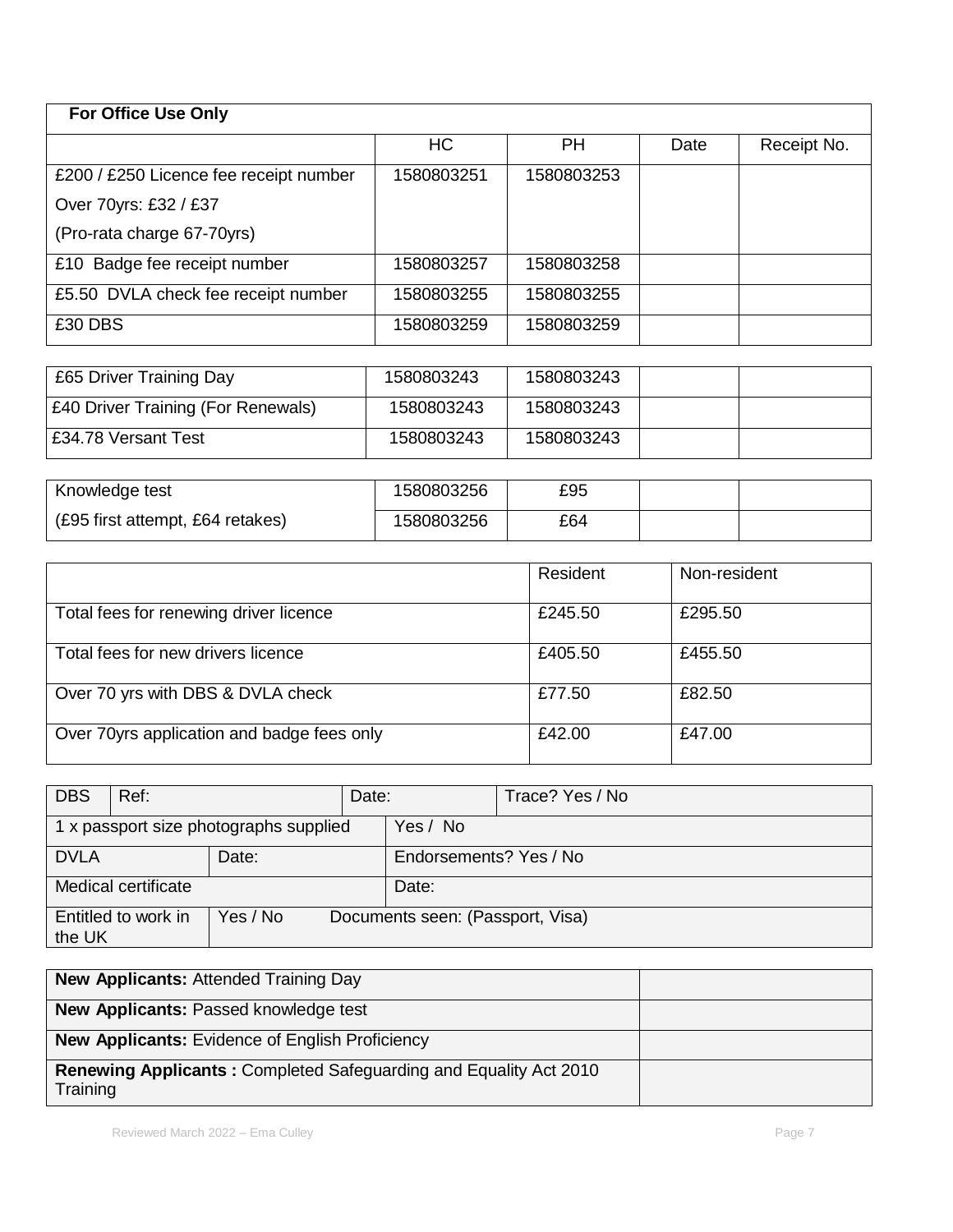**This page has been left blank intentionally**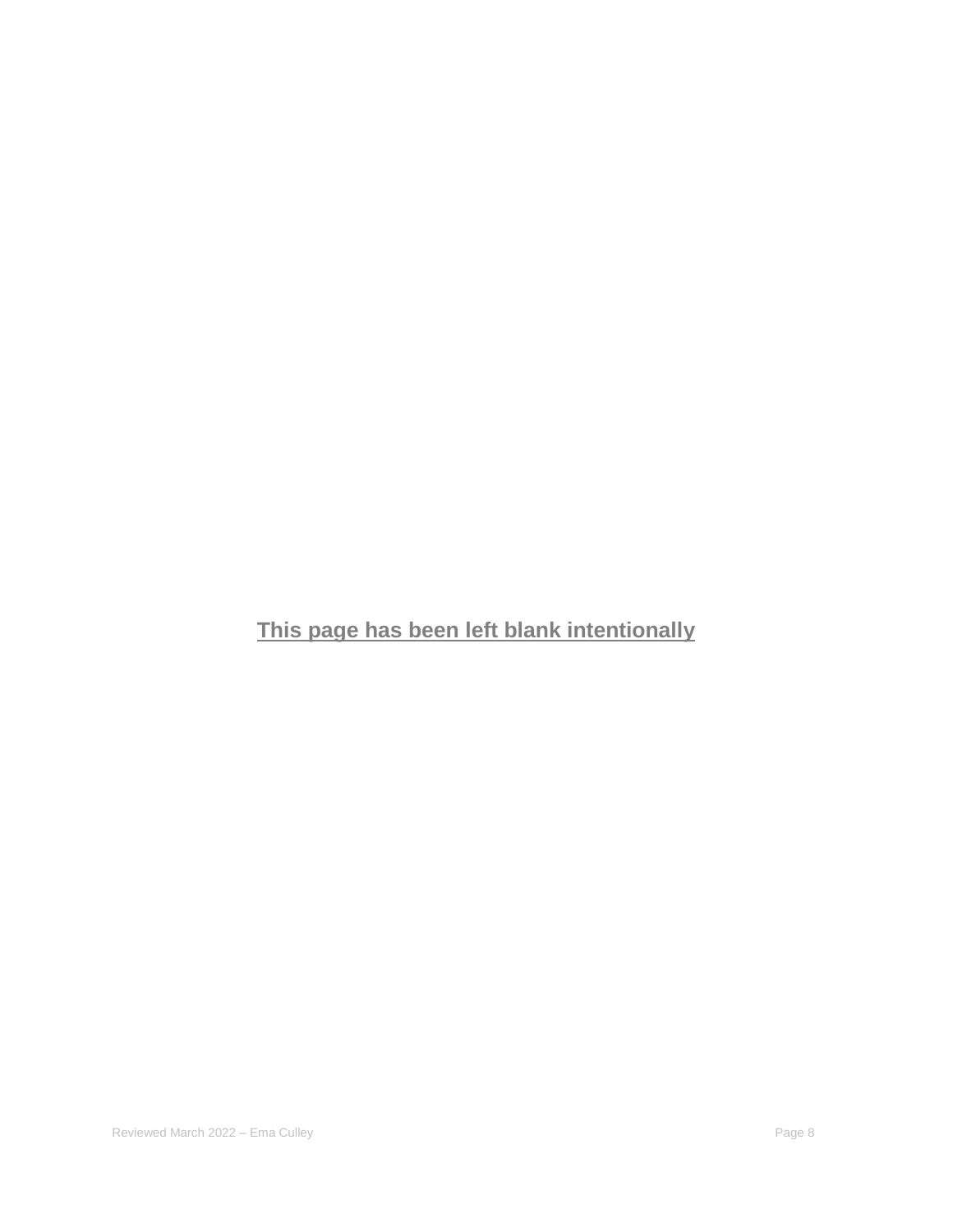# **Privacy Notice**

This privacy notice explains how St Albans City & District Council (the Data Controller) will use any personal information we collect about you when you use our services.

### **What information do we collect about you?**

The information that the Council will collect varies depending on how you use the Council's Services. We are using the information provided in this case because we have a legal obligation [Art. 6(1)(c) of UK General Data Protection Regulation("UK GDPR")]. This means we collect your personal information from you so that we can carry out a function we are required by law to carry out. In this case we are collecting personal information for the purposes of Taxi Licensing.

If you're providing us with special category personal information (such as details about your health) we will be processing this under Art. 9(2) UK GDPR. If you're providing us with criminal conviction personal information we will be processing this under Art.10 UK GDPR.

### **How will we use the information about you?**

We use the information to process your hackney carriage/private hire driver licence application. We may share the information with other departments at the Council to enable us to deal with your application. We will only share the information to enable us to deal with this matter.

We will not share the personal information we hold with any external organisations except for partner organisations. By partner organisations we mean Local Authorities, your Doctor, your Insurance company or other statutory authorities, such as Her Majesty's Revenue and Customs (HMRC), NAFN for the use of NR3*,* Cabinet Office, Home Office, Audit Commission, Department for Transport, DVLA, Police or similar agency, where sharing your data is necessary to deal with your matter. We will also share contact details with Unified Transport and Versant for training purposes. We may be required to share your personal information with the Police, or similar agency, or another Council for the purposes of preventing and detecting fraud.

We will ensure that all personal information is kept securely.

### **How long will we keep this information?**

We will destroy this personal information in accordance with our Disposal Schedules. To determine how long we should keep information, we consider what the legislation states and what is good practice. This means we will securely destroy the information once we no longer need it. If you would like to know the specific period of time that relates to your personal information please contact [GDPR@stalbans.gov.uk](mailto:GDPR@stalbans.gov.uk)

### **Individuals' Rights**

You have a right to request a copy of the personal information that we hold about you. If you would like a copy of some or all of your information, please contact [foi@stalbans.gov.uk](mailto:foi@stalbans.gov.uk) and ask for a subject access request.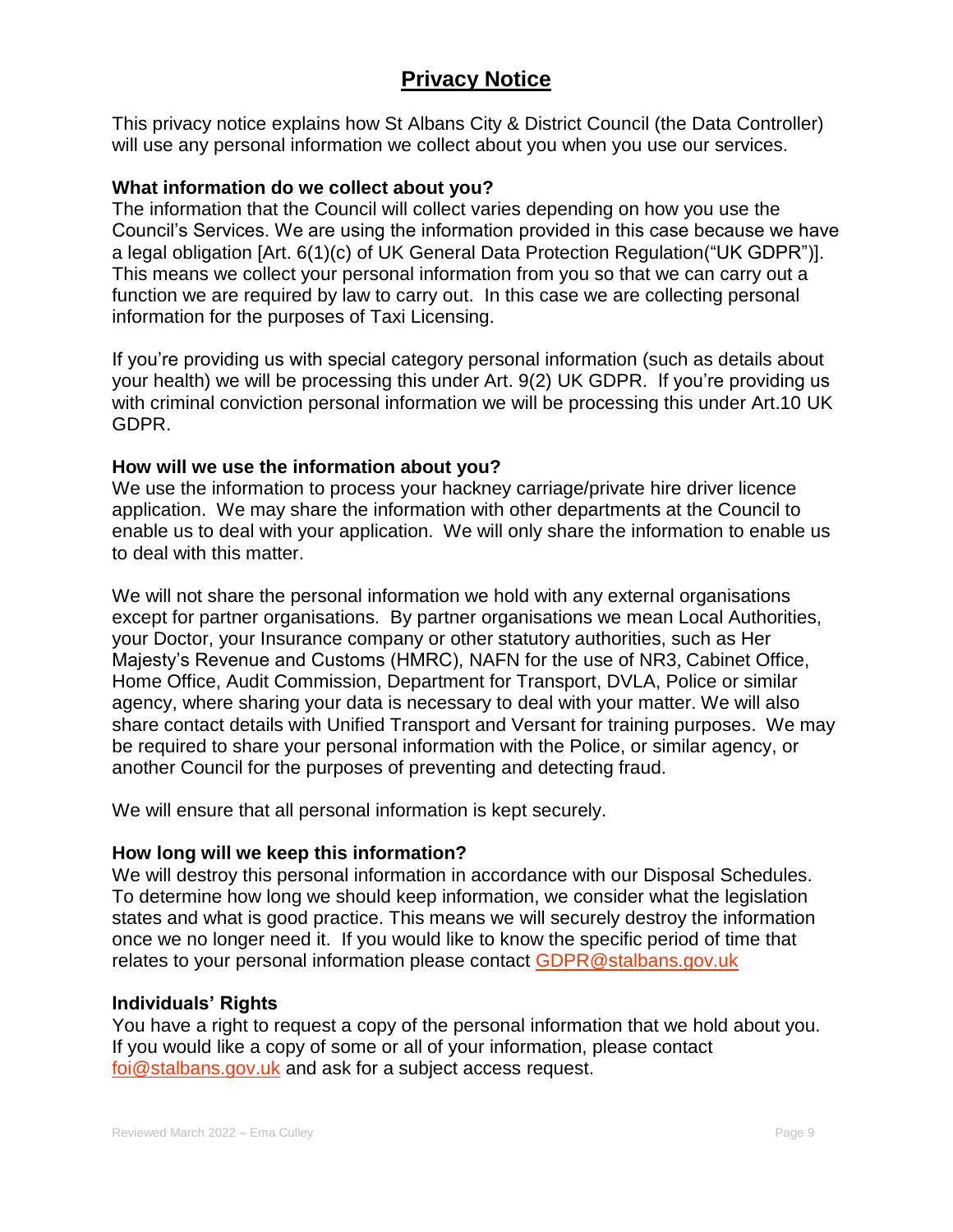If you consider we hold inaccurate personal information about you, you can contact us to ask for this information to be corrected. We will consider your request and respond within one month. Please contact [GDPR@stalbans.gov.uk.](mailto:GDPR@stalbans.gov.uk)

The other rights you have will depend on why we have collected the information -we will tell you in the specific privacy notice relating to that application or process. You can find out more about your individual rights:

[https://www.stalbans.gov.uk/sites/default/files/documents/publications/privacy](https://www.stalbans.gov.uk/sites/default/files/documents/publications/privacy-notices/Individual%20Rights%20GDPR%20Website%20Notice.pdf)[notices/Individual%20Rights%20GDPR%20Website%20Notice.pdf](https://www.stalbans.gov.uk/sites/default/files/documents/publications/privacy-notices/Individual%20Rights%20GDPR%20Website%20Notice.pdf)

## **Cookies**

Cookies are text files placed on your computer to collect standard internet log information and visitor behaviour information. This information is used to make your use of the internet better. For further information on how we use these and how you can control it, please visit<https://www.stalbans.gov.uk/cookies>

## **Changes to our Data Protection Policy**

We have a Data Protection Policy in place and this can be found here: [https://www.stalbans.gov.uk/sites/default/files/documents/publications/privacy](https://www.stalbans.gov.uk/sites/default/files/documents/publications/privacy-notices/GDPR%20Personal%20Data%20Policy.pdf)[notices/GDPR%20Personal%20Data%20Policy.pdf](https://www.stalbans.gov.uk/sites/default/files/documents/publications/privacy-notices/GDPR%20Personal%20Data%20Policy.pdf)

## **Data Protection Officer**

Our Data Protection Officer for the purposes of Articles 37 to 39 of the UK General Data Protection Regulation is Charles Turner, Solicitor to the Council. He can be contacted by emailing [GDPR@stalbans.gov.uk](mailto:GDPR@stalbans.gov.uk) or calling 01727 819209 for our Complaints Team.

### **How to contact us**

Please contact us if you have any questions about our Data Protection Policy, or concerns about how we handle your information: by emailing [foi@stalbans.gov.uk](mailto:foi@stalbans.gov.uk) or write to us at: FOI Team, St Albans City & District Council, St Peter's Street, St Albans, AL1 3JE.

# **Complaints**

You have a right to complain to the Information Commissioner if you are unhappy with how we process your personal information. You can do so through their website: <https://ico.org.uk/concerns/> or by emailing: [casework@ico.org.uk](mailto:casework@ico.org.uk) or calling their helpline on 0303 123 1113.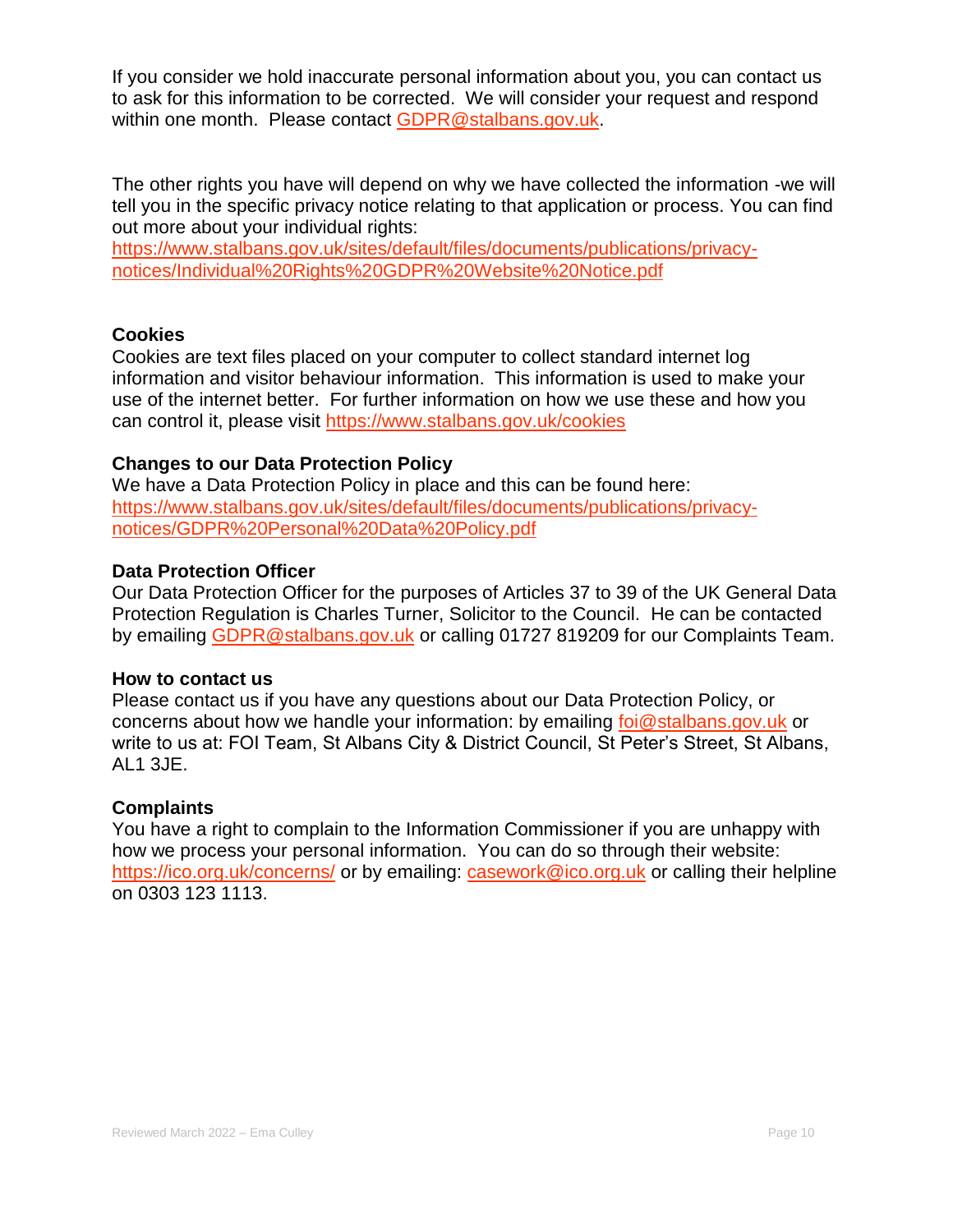

# Report of Medical Examination

| . .<br>$\overline{\phantom{a}}$<br>Name of Applicant | ັ<br>First Name (s): |
|------------------------------------------------------|----------------------|
|                                                      | Surname:             |
| Applicants                                           |                      |
| Telephone No:                                        |                      |
| Applicants e-mail:                                   |                      |
| Date Of Birth:                                       |                      |
| Address of Applicant:                                |                      |
|                                                      |                      |
|                                                      |                      |
|                                                      |                      |
|                                                      |                      |
|                                                      |                      |
|                                                      |                      |
| Date of Examination:                                 |                      |

In support of an application for a Hackney Carriage/ Private Hire Driver's Licence

### **Guidance for Medical Practitioner**

NOTE (1) This form must be completed and signed in the presence of both parties.

- NOTE (3) Any fee charged for this report is payable by the applicant to the Medical Practitioner.
- NOTE (4) Drivers must have a visual acuity, using corrective lenses if necessary, of at least Snellen 6/7.5 (Snellen decimal 0.8) in the better eye and at least Snellen 6/60 (Snellen decimal 0.1) in the other eye. Where glasses are worn to meet the minimum standards, they should have a corrective power ≤ +8 dioptres in any meridian of either lens.
- NOTE (5) When considering whether the applicant is fit for the role of a hackney carriage or private hire vehicle driver, you must consider not only their ability to drive, but also additional duties such as the loading of a wheelchair up a ramp into the vehicle or the provision of reasonable assistance to a passenger with luggage or shopping.
- NOTE (6) A medical certificate must be supplied upon first application for a licence, and subsequently on attaining every 6 years between the ages of 21-60, every 3 years 60-70 and annually for 70+. A further certificate must be supplied at any other time that the Council's Licensing Team shall direct.
- NOTE (7) You would be expected to have access to the applicant's full medical history, typically because you are the applicant's GP or another doctor at the same surgery. If you do not have access to the applicant's full medical history, you must provide reasons. Where the reasons given are not held to be satisfactory to the council, the council reserves the right to request a further medical from the applicant.

NOTE (2) St Albans District Council requires that drivers of Hackney Carriage and Private Hire Vehicles achieve a higher stand of medical fitness than car drivers. The standard required by the Council is the same standard applied by the DVLA to the grant of Public Service and Heavy Goods Vehicle Licences and is known as a 'Group 2' level of medical fitness. In order to complete this medical you should be familiar with the requirements of Group 2 Standards. For further details please refer to the document 'Assessing fitness to drive – a guide for medical professionals' which can be found at: [www.gov.uk/government/publications/assessing-fitness-to-drive-a-guide-for](http://www.gov.uk/government/publications/assessing-fitness-to-drive-a-guide-for-medical-professionals.)[medical-professionals.](http://www.gov.uk/government/publications/assessing-fitness-to-drive-a-guide-for-medical-professionals.)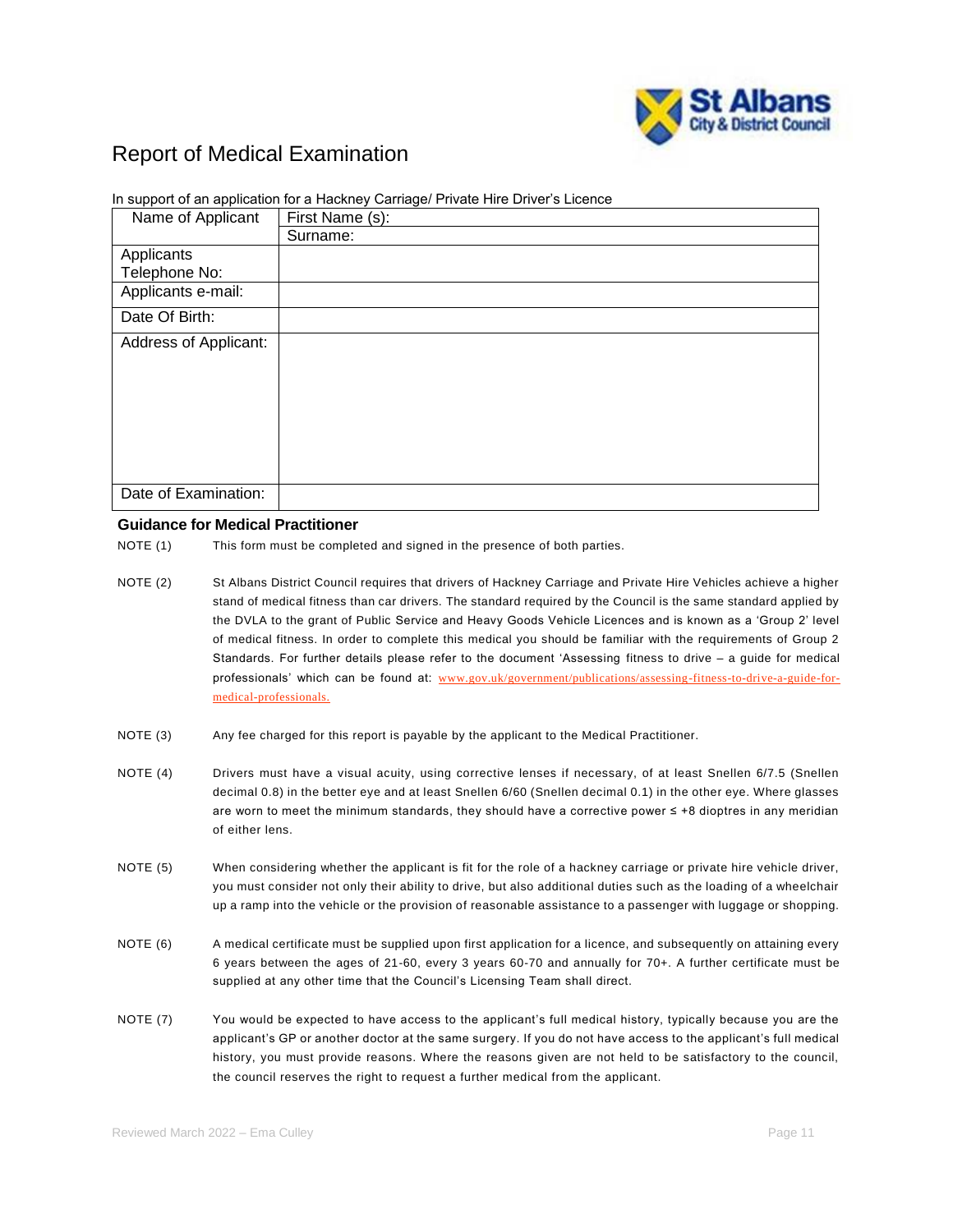### **Neurological disorders**

| 1. Is this applicant, to the best of your judgement,<br>subject to epilepsy, seizures, vertigo, loss of<br>consciousness, stroke/TIA, encephalitis,                                                                                                                  | Yes/No   |
|----------------------------------------------------------------------------------------------------------------------------------------------------------------------------------------------------------------------------------------------------------------------|----------|
| amnesia, serious head injury, sleep disorder,<br>fainting or any other neurological disorder or<br>defect likely to affect his/her efficiency as a<br>driver of a hackney carriage or private hire<br>vehicle? If yes, please provide explanation as<br>appropriate. | Details: |

### **Cardiovascular disorders**

| 2. Is this applicant, to the best of your judgement, | Yes/No   |
|------------------------------------------------------|----------|
| subject to angina, acute coronary syndromes,         |          |
| arrhythmia, hypertension, coronary thrombosis,       |          |
| hypertrophic cardiomyopathy, heart failure or        | Details: |
| any other cardiovascular disorder or defect          |          |
| likely to affect his/her efficiency as a driver of a |          |
| hackney carriage or private hire vehicle? If yes,    |          |
| please provide explanation as appropriate.           |          |
|                                                      |          |

| 3. Has the applicant, to the best of your knowledge,                                                  | Yes/No   |
|-------------------------------------------------------------------------------------------------------|----------|
| undergone catheter ablation, pacemaker implant,                                                       |          |
| cardiovascular defibrillator implant or any other<br>cardiovascular procedure? If yes, please provide | Details: |
| explanation as appropriate.                                                                           |          |

| 4. Are the applicant's blood pressure readings<br>within a normal range? If no, do you consider<br>that the abnormal blood pressure would be likely<br>to affect his/her competence as a hackney<br>carriage or private hire vehicle driver, please<br>give details. | Yes/No<br>Details: |
|----------------------------------------------------------------------------------------------------------------------------------------------------------------------------------------------------------------------------------------------------------------------|--------------------|
|                                                                                                                                                                                                                                                                      |                    |

### **Diabetes**

| 5. Does the applicant suffer from diabetes? If<br>yes, please confirm the type and if the                 | Yes/No          |  |  |  |
|-----------------------------------------------------------------------------------------------------------|-----------------|--|--|--|
| applicant is treated using tablets, insulin, diet<br>or any other method. If no, please proceed to<br>Q8. | <b>Details:</b> |  |  |  |

| 6. | Has the applicant suffered from any<br>hypoglycaemic episodes requiring the<br>assistance of another person within the last<br>12 months? | Yes/No<br>Details: |
|----|-------------------------------------------------------------------------------------------------------------------------------------------|--------------------|
|    | Does the applicant suffer from any other<br>debarring complications of diabetes such as                                                   | Yes/No             |
|    | a visual field defect, renal disorder or limb                                                                                             |                    |

**Details:**

disability? If yes, please provide explanation

as appropriate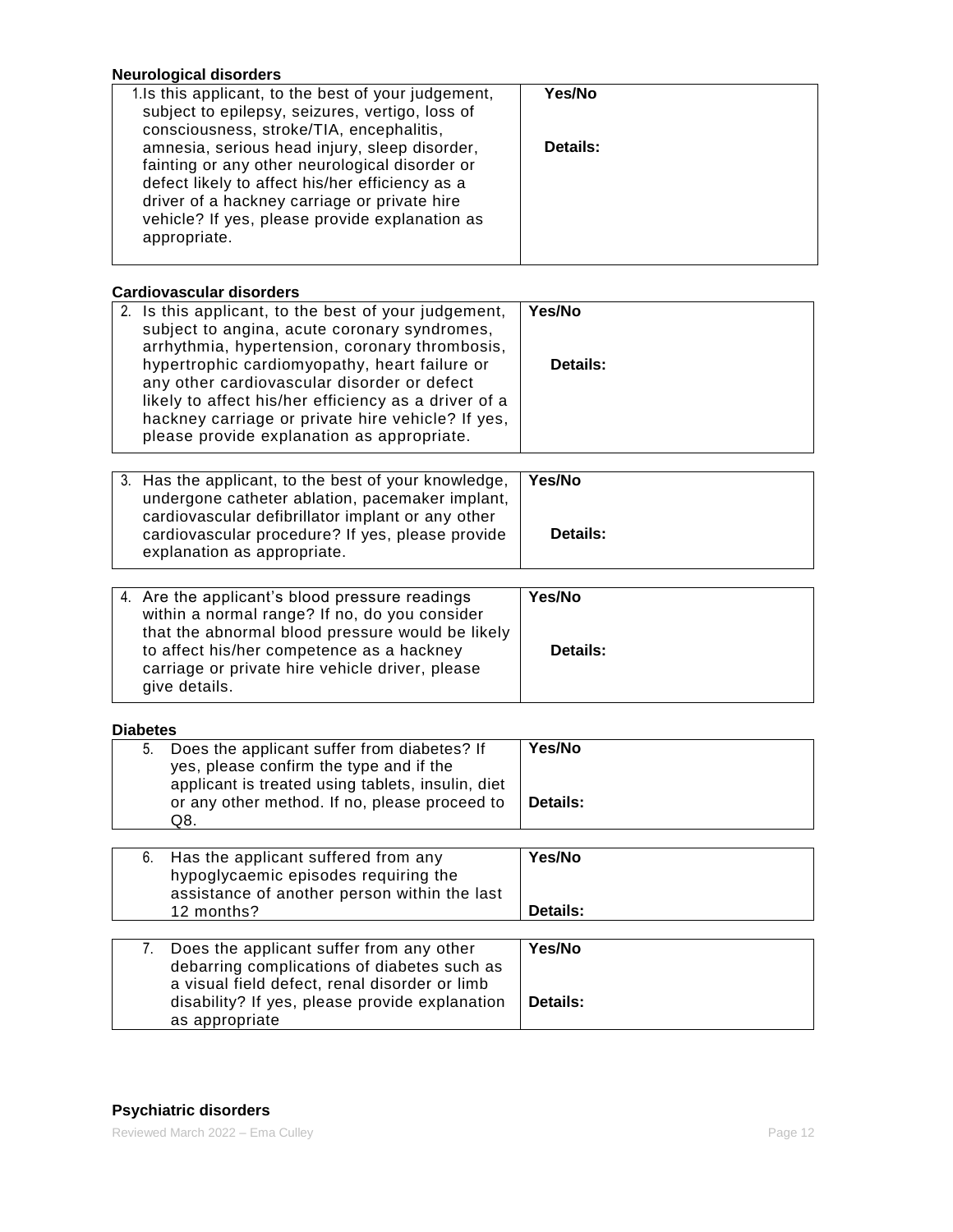| 8. Is this applicant, to the best of your judgment,<br>subject to anxiety, depression, mania,<br>schizophrenia or any other psychiatric disorder or<br>defect likely to affect his/her efficiency as a driver<br>of a hackney carriage or private hire vehicle? If<br>yes, please provide explanation as appropriate. | Yes/No<br>Details: |
|-----------------------------------------------------------------------------------------------------------------------------------------------------------------------------------------------------------------------------------------------------------------------------------------------------------------------|--------------------|
|-----------------------------------------------------------------------------------------------------------------------------------------------------------------------------------------------------------------------------------------------------------------------------------------------------------------------|--------------------|

### **Drugs & Alcohol**

| 9. Is this applicant, to the best of your judgment, | Yes/No   |
|-----------------------------------------------------|----------|
| subject to dependency or misuse of drugs            |          |
| (including tobacco) or alcohol? Or subject to any   |          |
| drug or alcohol related condition, such as          | Details: |
| cirrhosis or seizure? If yes, please provide        |          |
| explanation as appropriate.                         |          |

# **Visual acuity & hearing**

| 10. Please provide visual acuity   |                         |                               |
|------------------------------------|-------------------------|-------------------------------|
| readings for both eyes, with       | <b>Without glasses:</b> | With glasses: (if applicable) |
| glasses if applicable. Please      |                         |                               |
| provide readings as a fraction e.g | <b>Right eye: </b>      | Right eye:                    |
| 6/7.5. If you are unable to        |                         |                               |
| accurately measure visual          | Left eye:               | Left eye:                     |
| activity, the applicant must be    |                         |                               |
| sent to an optometrist.            |                         |                               |

| 11. Do this applicant's visual acuity readings meet<br>the minimum standards as outlined in note 4                               | Yes/No          |
|----------------------------------------------------------------------------------------------------------------------------------|-----------------|
| above (with or without glasses)? If you consider<br>that the applicant should wear glasses when<br>driving, please confirm this. | <b>Details:</b> |

| 12. Is there any defect of vision or hearing not | Yes/No   |
|--------------------------------------------------|----------|
| already mentioned? If yes, please give details,  |          |
| including whether you consider that said defect  |          |
| would interfere with the efficient performance   | Details: |
| of the applicant's duties as a hackney carriage  |          |
| or private hire vehicle driver.                  |          |

### **Other:**

| 13. Does the applicant have any deformity, loss of limb<br>or mobility impairment? If yes, could this interfere<br>with the efficient performance of his/her duties as a<br>hackney carriage or private hire vehicle driver,<br>please give details. (See note 5)                    | Yes/No<br>Details: |
|--------------------------------------------------------------------------------------------------------------------------------------------------------------------------------------------------------------------------------------------------------------------------------------|--------------------|
|                                                                                                                                                                                                                                                                                      |                    |
| 14. Is there any abnormality present that is not included<br>in the above questions; such as any evidence of poor<br>personal hygiene or aggression, that may interfere<br>with the efficient performance of his/her duties as a<br>hackney carriage or private hire vehicle driver? | Yes/No<br>Details: |
| 15. Is the applicant, in your opinion, generally fit as<br>regards to, (a) bodily health and (b) temperament,<br>for the duties of a hackney carriage or private hire<br>vehicle driver?                                                                                             | Yes/No<br>Details: |